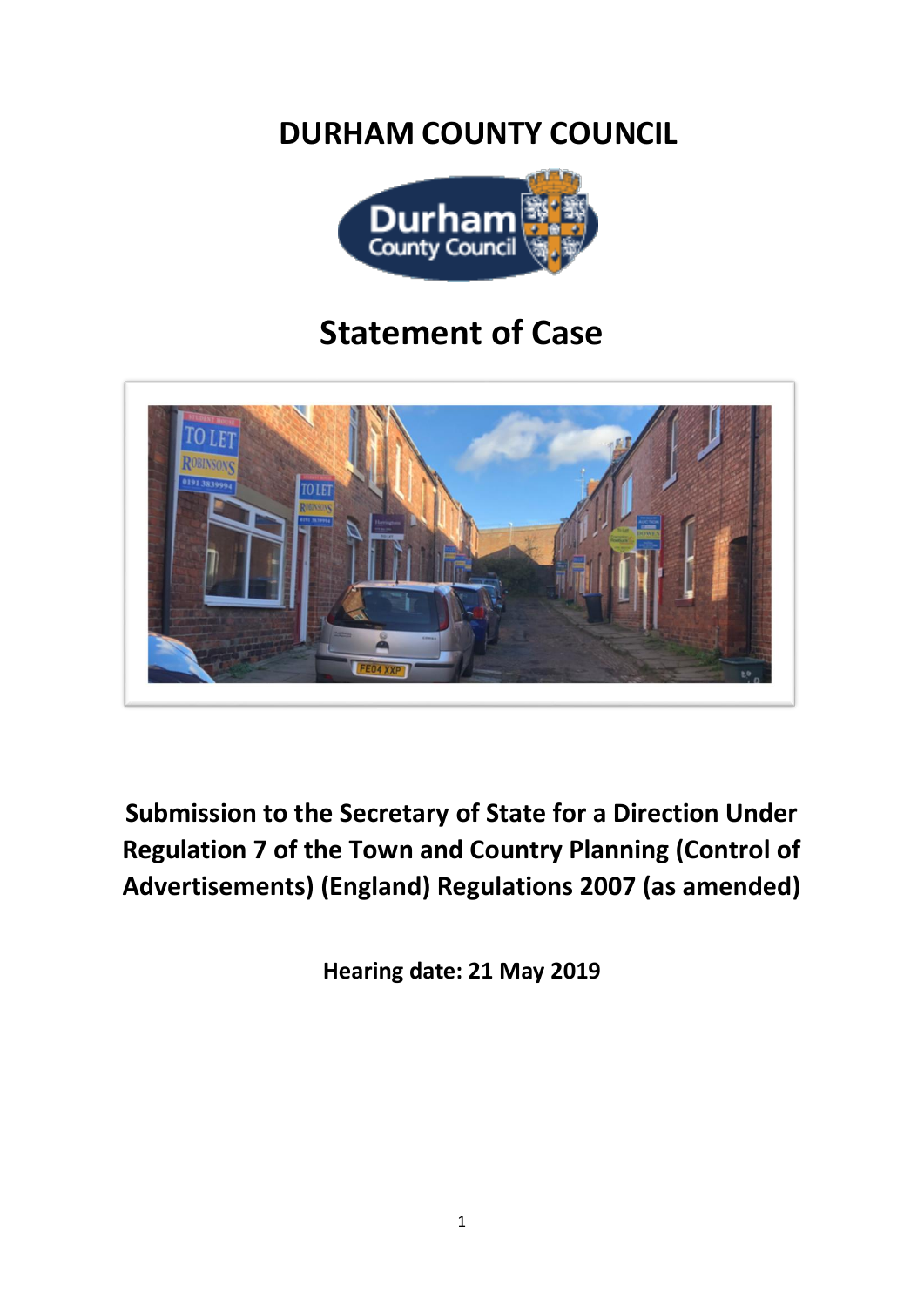# **Contents**

| 6. Visual Impact of To Let Boards on the Proposed Area14 |
|----------------------------------------------------------|
|                                                          |
|                                                          |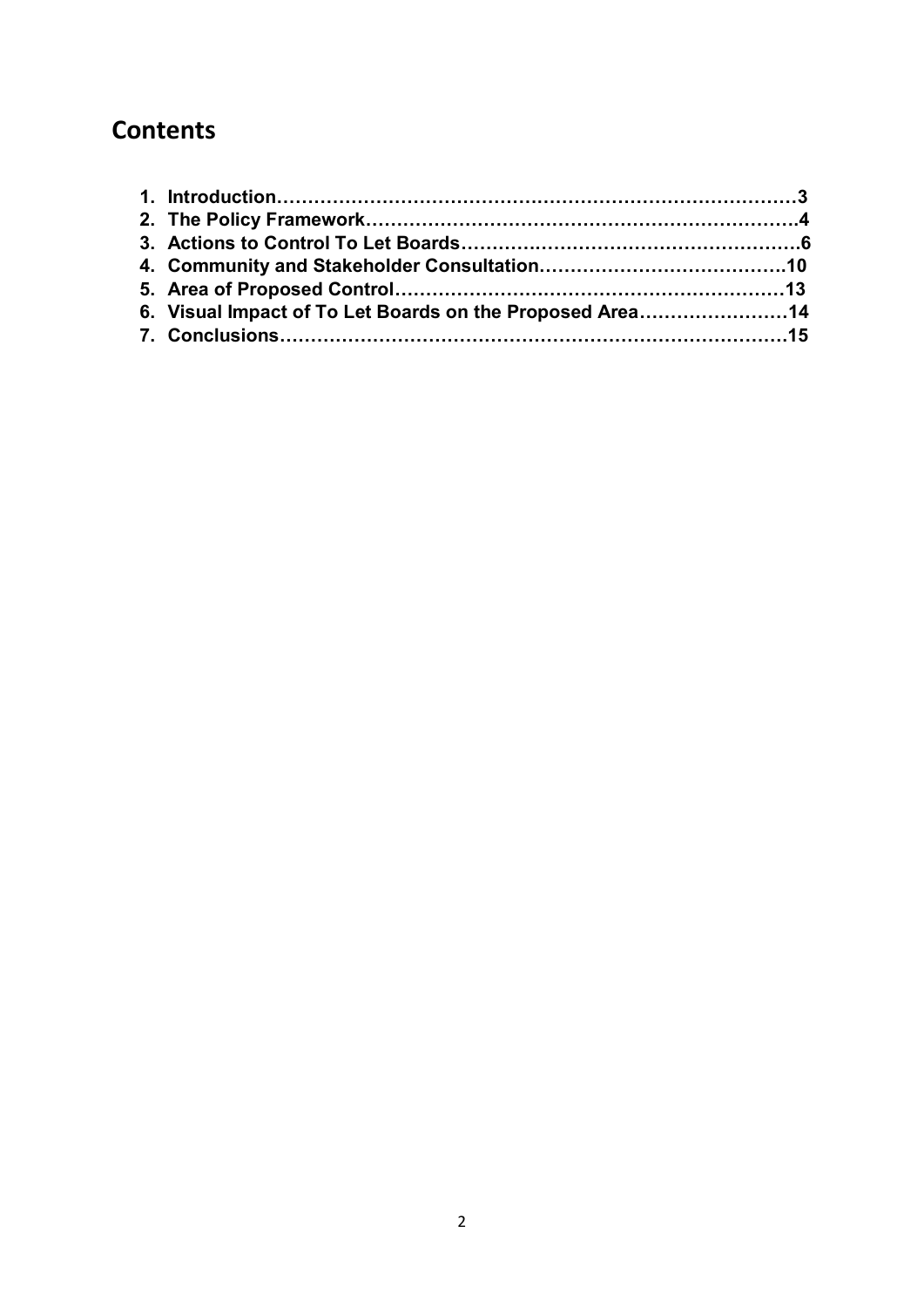# <span id="page-2-0"></span>**1.0 INTRODUCTION**

- 1.1 Durham County Council seeks a direction from the Secretary of State under Regulation 7 of the Town and Country Planning (Control of Advertisements)(England) Regulation 2007 ( 'the Regulations') the effect of which will be to require express consent for the display of all To Let Boards relating to residential properties as set out in Schedule 3, Part 1, Class 3A of the Regulations, which advertise within the area identified in the plan in **Appendix 1**.
- 1.2 The reason for seeking a Direction is that the numbers of To Let boards have become excessive in parts of the City where there are high concentrations of rented accommodation and this is having a negative impact on the visual amenity of these areas which detracts from the character and appearance of Durham City Conservation Area.
- 1.3 The Council has sought to tackle the issue since 2011 with a Voluntary Lettings Board Code supported by using existing Planning Enforcement powers available under the Town and Country Planning Control of Advertisement Regulations 2007. Whilst the introduction of the voluntary code affected a limited improvement to the situation it has not been successful in addressing the issue. The Council has been working with stakeholders including those listed below, which has resulted in the proposal for all To Let boards to require express consent within the area identified;

-Relevant Durham City Residents Groups -Durham City Neighbourhood Planning Forum -City of Durham Trust -Durham University -Durham University Student Union -Landlords -Letting Agents -Durham City AAP -Durham Bid -Roberta Blackman Woods MP -Durham City Councillors

- -Environmental Health Assured Housing Scheme Members
- 1.4 These controls will be efficient, effective and simple with both residents and landlords clear on the requirements of the Direction and will allow enforcement to be undertaken quickly and fairly, where required.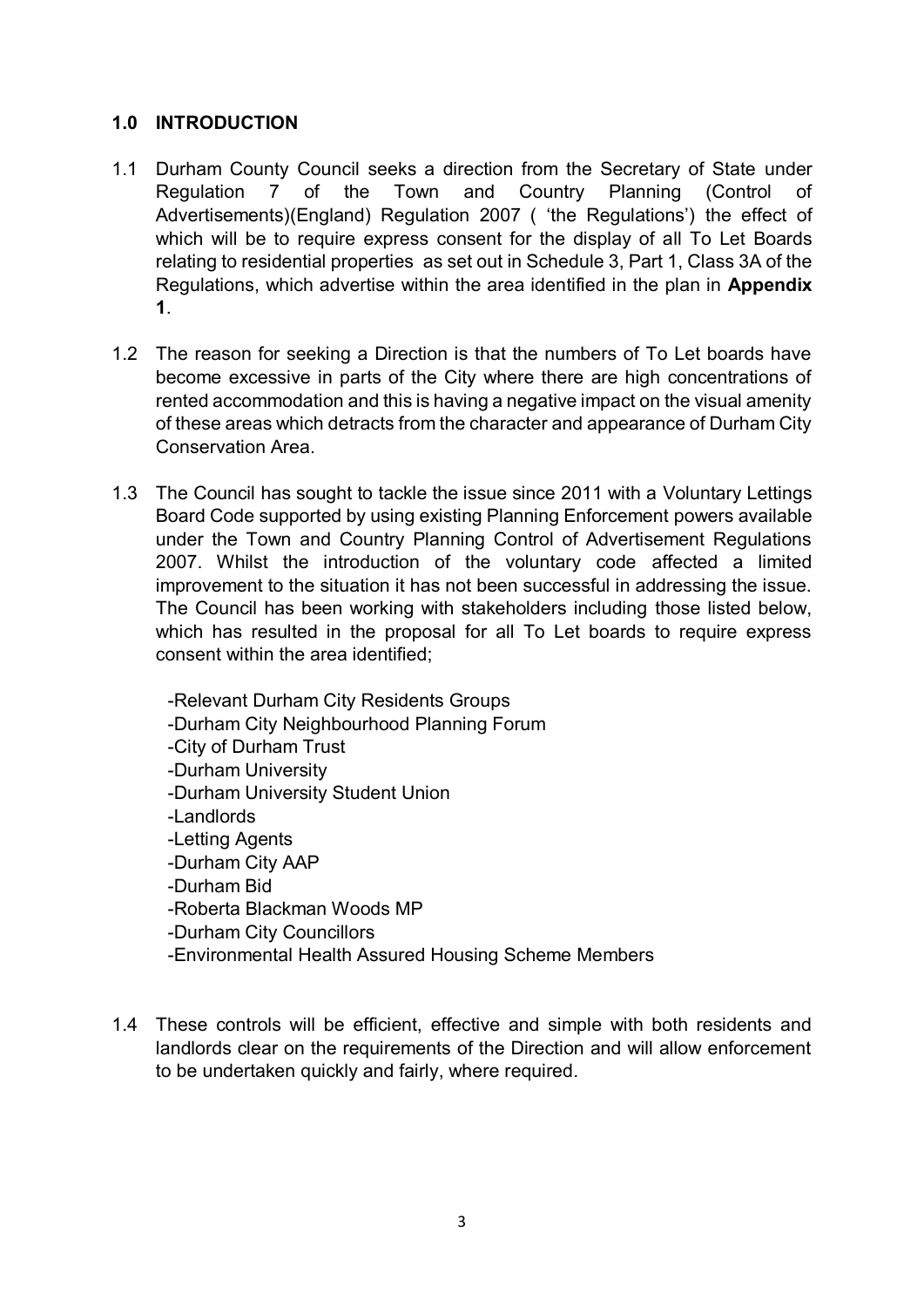### <span id="page-3-0"></span>**2.0 THE POLICY FRAMEWORK**

- 2.1 The area forms part of Durham City Centre Conservation Area within which there are also a number of listed buildings. As such Sections 66 and 72 of the Town and Country Planning (Listed Building and Conservation Area) Act 1990 are relevant. These collectively state that in considering whether to grant planning permission for development which affects a listed building or its setting or a conservation area, the Local Planning Authority shall have special regard to the desirability of preserving the building/its setting/conservation area or any features of special architectural or historic interest which it possesses.
- 2.2 The National Planning Policy Framework, February 2019 (NPPF) is also relevant and must be taken into account in the development of planning policy providing key objectives which should underpin planning decisions and policies, and form the basis of sustainable development with remains at its heart. It also provides specific advice with regard to advertisements at paragraph 132.
- 2.3 This application for all To Let Boards to require express consent is considered to comply with the Government's policies outlined in The National Planning Policy Framework for England (NPPF) and this is explored in more detail below.
- 2.4 Whilst the core principles contained in the previous NPPF are no longer stated explicitly in the latest version of the NPPF, the key aim of achieving sustainable development remains at its heart. These are described at paragraph 8 as being economic, social and environmental. The introduction of the Regulation 7 Direction to control the display of To Let Boards is considered against these key objectives below;
	- *An economic objective – to help build a strong, responsive and competitive economy:*
	- *An social objective – to support strong, vibrant and healthy communities, by ensuring that a sufficient number and range of homes can be provided to meet the needs of present and future generations.*
	- *An environmental objective – to contribute to protecting and enhancing our natural, built and historic environment.*
- 2.5 In addition, paragraph 132 of the NPPF provides advice on the control of advertisements specifically stating that *'The quality and character of places can suffer when advertisements are poorly sited and designed. A separate consent process within the planning system controls the display of advertisements, which should be operated in a way which is simple, efficient and effective. Advertisements should be subject to control only in the interests of amenity and public safety, taking account of cumulative impacts'*.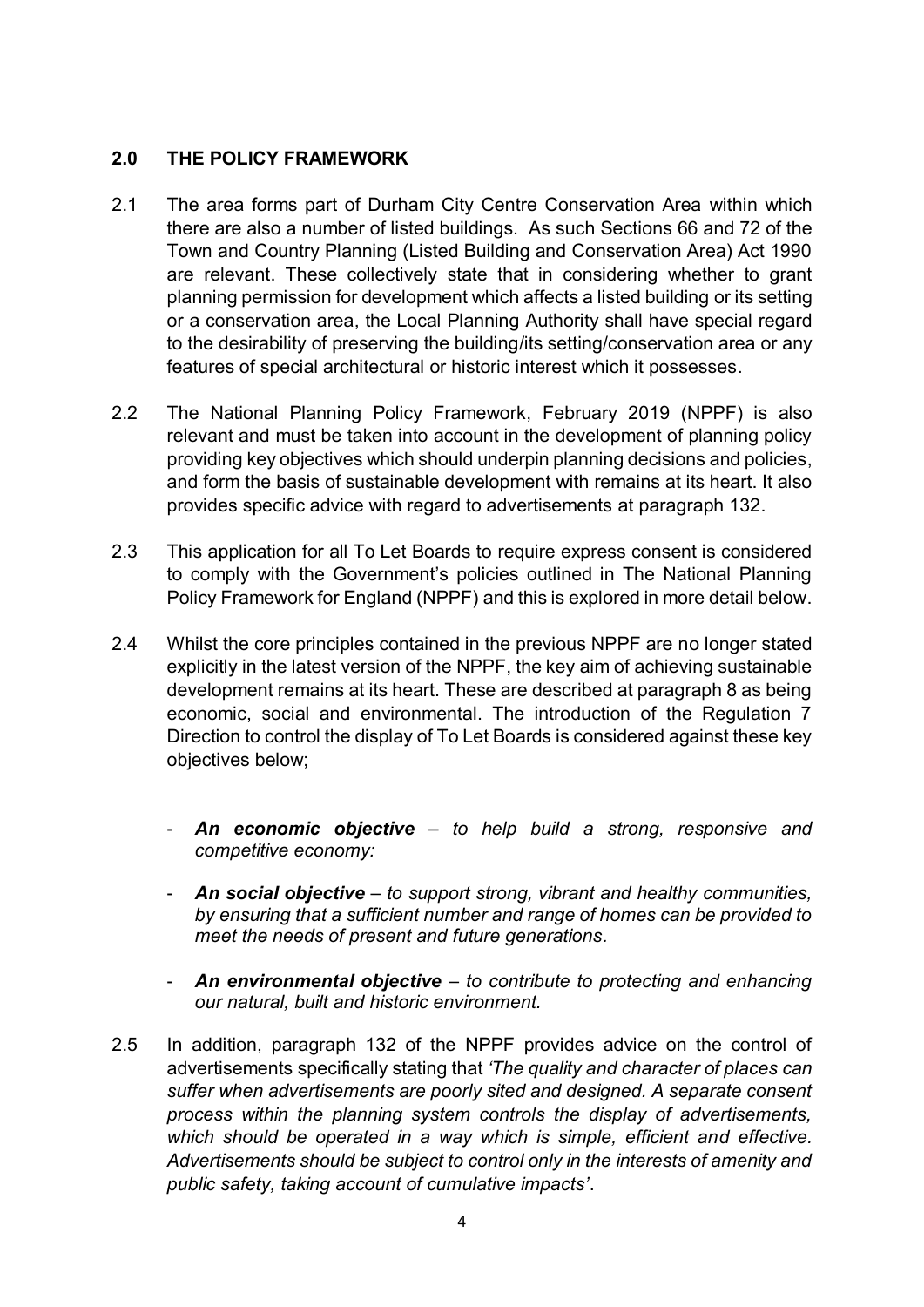- 2.6 In addition the NPPF contains a number of other policies of relevance, most notably those contained at paragraphs 124 and 184 which relate to good design and heritage assets respectively.
- 2.7 Paragraph 124 provides guidance relating to good design noting that this should contribute positively to making places better for people and the latter stating that heritage assets range from sites and buildings of local historic value to those of the highest significance, such as World Heritage Sites which are internationally recognised to be of Outstanding Universal Value, advising that these assets are an irreplaceable resource, and should be conserved in a manner appropriate to their significance, so that they can be enjoyed for their contribution to the quality of life of existing and future generations.

#### City of Durham Local Plan

- 2.8 The City of Durham Local Plan (CofDLP) was adopted in 2004 and was intended to cover the period to 2006 and policies have been assessed against compliance with the NPPF. Saved policies E6, E22 and Q16 (**Appendix 2**) are most relevant to the consideration of this Regulation 7 Direction.
- 2.9 Policies E6 and E22 together state that the special character, appearance and setting of all conservation areas including the Durham (City Centre) Conservation Area will be preserved or enhanced and policy Q16 states that particular attention will be paid to the impact of advertisements upon the character and appearance of the conservation areas in accordance with policies E6 and E22. These policies are considered to be consistent with the NPPF so can be afforded full weight.

### Emerging County Durham Plan

- 2.10 Paragraph 213 of the NPPF says that decision-takers should give weight to relevant policies in emerging plans according to: the stage of the emerging plan; the extent to which there are unresolved objections to relevant policies; and, the degree of consistency of the policies in the emerging plan to the policies in the NPPF. An 'Issues & Options' consultation was completed in 2016 on the emerging the County Durham Plan (CDP) and the 'Preferred Options' was approved for consultation at Cabinet in June 2018. However, the CDP is not sufficiently advanced to be afforded any weight in the decision making process at the present time.
- 2.11 Nevertheless, policy 30 of the plan (**Appendix 3**) is considered relevant and relates to Sustainable Design stating that proposals should ensure that adverts and signage are not detrimental to visual amenity or highway safety and sited in inappropriate locations.
- 2.12 The removal of high concentrations of To Let Boards which are presently detrimental to visual amenity would accord with the aims of this emerging policy.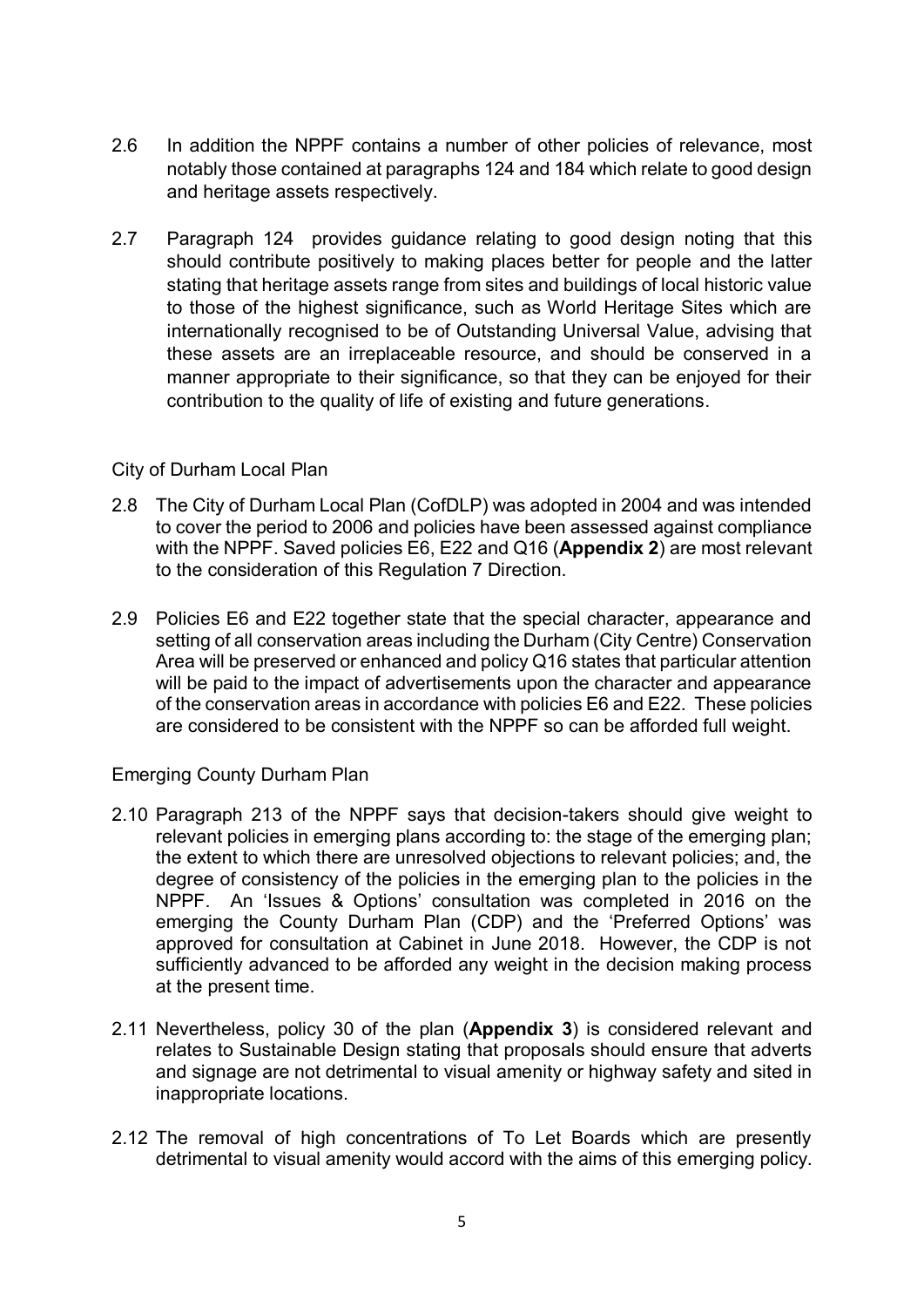# <span id="page-5-0"></span>**3.0 ACTIONS TO CONTROL LETTING BOARDS**

#### *Voluntary Code of Practice (2011- 2018)*

- 3.1 A Voluntary Code of Practice for To Let Boards was first introduced by the Council in 2011 following consultation with stakeholders. The code was applied to all To Let residential boards within the identified area (listed in paragraph 3.3 of this statement). The code set out rules for letting agents on the size, location and lengths of time boards could be displayed. Whilst initially the code applied to a limited area towards the centre of Durham City it was subsequently extended in 2013 to follow a similar boundary as that of Durham City Centre Conservation Area and has been re-issued yearly since 2013 with some minor amendments. Copies of all of the issued Voluntary Codes are included as **Appendix 4**.
- 3.2 The Code followed closely Class 3A of Schedule 3 of the Control of Advertisement Regulations 2007 and was monitored throughout this period. This included liaison with landlords, local councillors and stakeholders and resulted in minor modifications to the scheme to improve take up and practical delivery.
- 3.3 In 2011 the following streets were subject to the Voluntary Code.

*Viaduct area* to include; Sutton Street, Mowbray Street, Waddington Street, Ainsley Street, Flass Street, Bridge Street, Atherton Street, East Atherton Street, Mitchell Street, Parkside.

*Byland Lodge area* this would include; Hawthorn Terrace, Laburnum Avenue, Lawson Terrace, Mistletoe Street, Holly Street, John Street, Alexandria Terrace, May Street and The Avenue.

*Crossgate area* this would include; Allergate, Crossgate, Neville Street, Summerville, Palatine View, Nevilledale Terrace, Briarville.

*Gilesgate area* this would include; Ravensworth Terrace, The Chains,Kepier Terrace, Gilesgate, Kepier Villas, Mayorswell Street, Mayorswell Field, Renny Street, Ellis Leazes, Douglas Villas, Magdalene Heights, Station Lane, The Sidings, West View, Magdalene Street.

*Central area* this would include; Claypath, Providence Row, Finney Terrace, Wanless Terrace and The Sands. Elvet Waterside, Church Street, Hallgarth Street, Mavin Street, Church Lane, Whinney Hill, Mountjoy Crescent, Back Mountjoy, The Hallgarth, Boyd Street, Gladstone Villas, Highwood View, Highwood Terrace, Anchorage Terrace.

3.4 The geographical area was later extended to cover the following streets and these are what are included in the latest iteration in 2018 – additions are identified in bold.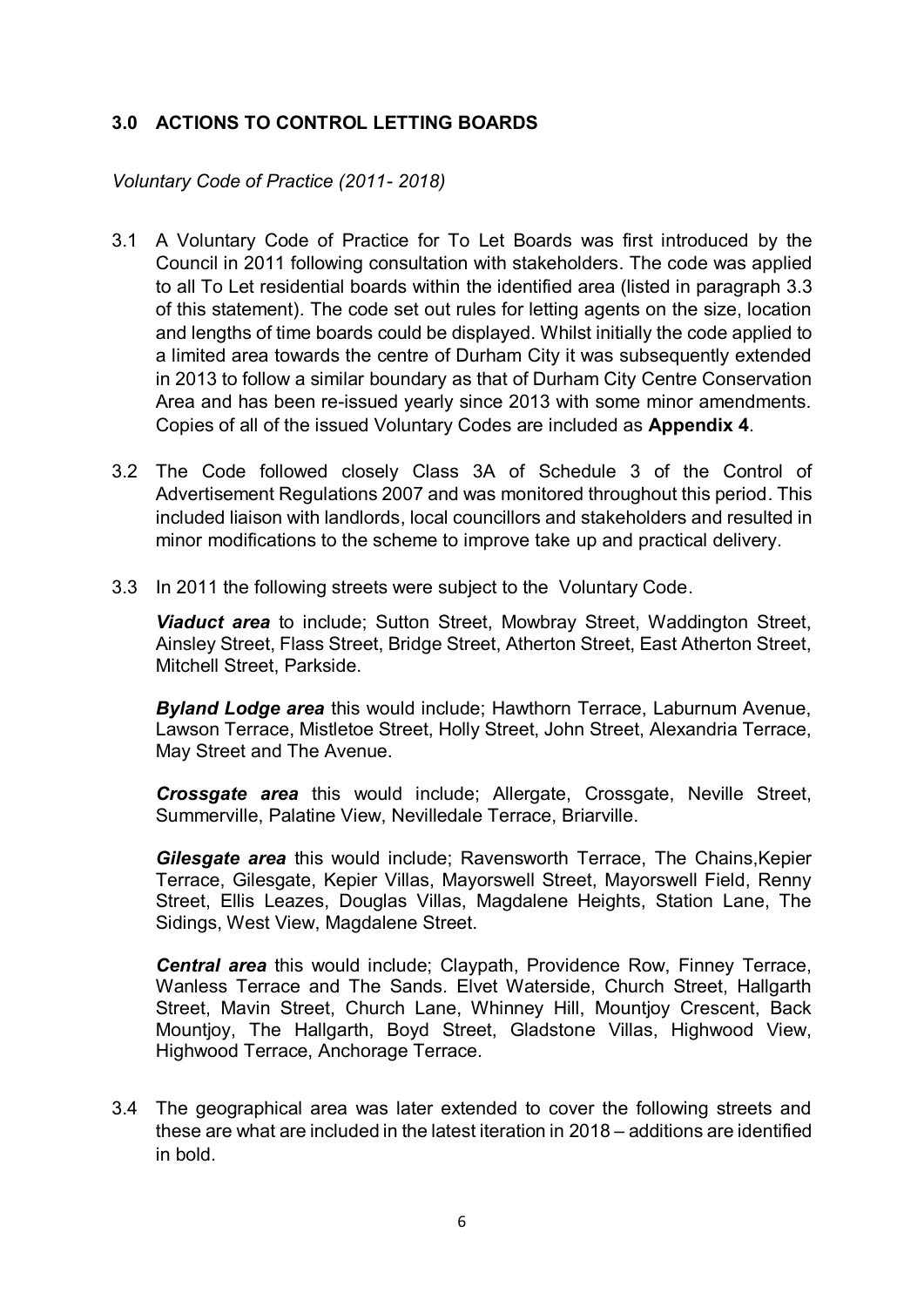*Viaduct area* to include; Sutton Street, Mowbray Street, Waddington Street, Ainsley Street, Flass Street, Bridge Street, Atherton Street, East Atherton Street, Mitchell Street, **Lambton Street, Redhills Lane**, Parkside., **Tenter Terrace, Highgate**

*Byland Lodge area* to include; Hawthorn Terrace, Laburnum Avenue, Lawson Terrace, Mistletoe Street, Holly Street, John Street, Alexandria Terrace, May Street and The Avenue.

*Crossgate area* to include; Allergate, Crossgate, Neville Street, Summerville, Palatine View, Nevilledale Terrace, Briarville. , **St Margarets Court**

*Gilesgate area* to include; Ravensworth Terrace, The Chains, Kepier Terrace, Gilesgate, Kepier Villas, Mayorswell Street, Mayorswell Field, Renny Street, Ellis Leazes, Douglas Villas, Magdalene Heights, Station Lane, The Sidings, West View, Magdalene Street., **Wynyard Grove, Young Street**,

*Central area* to include; Claypath, Providence Row, Finney Terrace, Wanless Terrace and The Sands. Elvet Waterside, Church Street, Hallgarth Street, Mavin Street, Church Lane, Whinney Hill, Mountjoy Crescent, Back Mountjoy, The Hallgarth, Boyd Street, Gladstone Villas, Highwood View, Highwood Terrace, Anchorage Terrace, **Union Place, Old Elvet**

- 3.5 Whilst some of the letting agents operating in the area initially adhered to the Voluntary Code, several failed to accept and accord with its requirements. As such, many of the letting agents and landlords which originally adhered to the code failed to do so over time and the proliferation of To Let Boards with the City remains a serious issue affecting visual amenity. Consequently, the Council consider that the Voluntary Code has not been successful. In particular, agents are failing to remove boards after letting properties or retaining boards on display to let the property for the following university academic year. In addition multiple boards were also displayed on properties and this remained a frequent reason for complaint to the Council as identified in photographic evidence taken in November 2015 and 2018 and attached at **Appendix 5**.
- 3.6 This has led to an increasing number of complaints received by the Local Planning Authorities Enforcement Officers which requires significant resource to investigate and resolve.
- 3.7 To Let Boards are classed as a type of advertisement and are regulated by the Local Planning Authority under the Town and Country Planning (Control of Advertisements)(England) Regulations 2007. The boards do not require express consent where they comply with the conditions and limitations of Schedule 3, Part 1, Class 3A which are as follows;
	- a) An advertisement relating to the sale or letting, for residential, agricultural, industrial or commercial use or for development for such use, of the land or premises on which it is displayed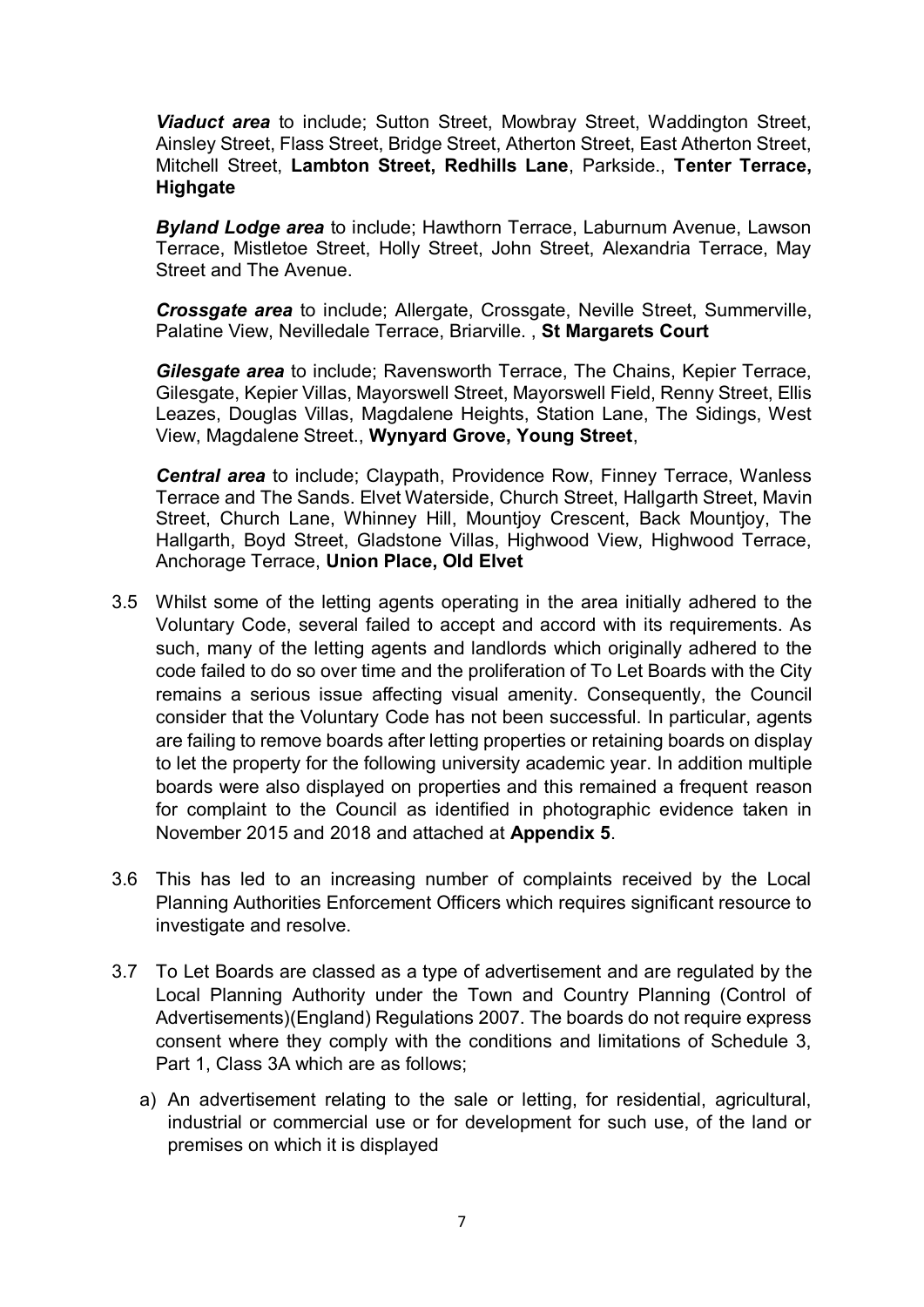- b) Not more than one advertisement, consisting of a single board or two joined boards, is permitted; and where more than one advertisement is displayed, the first to be displayed shall be taken to be the one permitted
- c) No advertisement may be displayed indicating that the land or premises have been sold or let, other than by the addition to an existing advertisement that a sale or letting has been agreed, or that the land or premises have been cold or let, subject to contract.
- d) The advertisement shall be removed within 14 days after the completion of a sale or the grant of a tenancy.
- e) No advertisement may exceed in area
	- i. Where the advertisement relates to a residential use or development, 0.5 square metres or, in the case of two joined boards, 0.6 square metres in aggregate;
	- ii. Where the advertisement relates to any other use or development, 2 square metres or, in the case of two joined boards, 2.3 square metres in aggregate.
- f) Where the advertisement is displayed on a building, the maximum projection permitted from the face of a building is 1 metre.
- g) Illumination is not permitted.
- h) No character or symbol on the advertisement may be more than 0.75 metre in height, or 0.3m in an area of special control.
- i) No part of the advertisement may be higher above ground level than 4.6 metres, or 3.6 metres in an area of special control or, in the case of a sale or letting of part only of a building, the lowest level of that part of the building on which display is reasonably practicable.
- 3.8 The majority of To Let boards displayed comply with the regulations at least in terms of their size and location and therefore benefit from deemed consent for their initial display. However, many boards are left in place for extended periods of time. Boards should be removed within 14 days after the grant of a tenancy, but this can be problematic and difficult to enforce as information is not freely available as to when tenancies are granted. Furthermore, there are no timescales within the regulations that would provide control for the redisplay of boards. Therefore, a board can be removed in accordance with the regulations and then redisplayed the following day for a future tenancy.
- 3.9 Enforcement Action can be taken to remove boards that do not comply with the regulations, but the Local Planning Authority would have to consider whether it was expedient to pursue enforcement action given the lack of restriction on re display of boards. Given the nature of the area and the popularity of rented accommodation landlords can easily seek to secure tenancies a year, if not longer, in advance.
- 3.10 To give this context in 2015, the Council's Planning Enforcement Section received 43 complaints in relation the display of To Let Boards. In 2016 this figure was 34 and rose to 73 in 2017, before falling to 36 in 2018. Clearly, the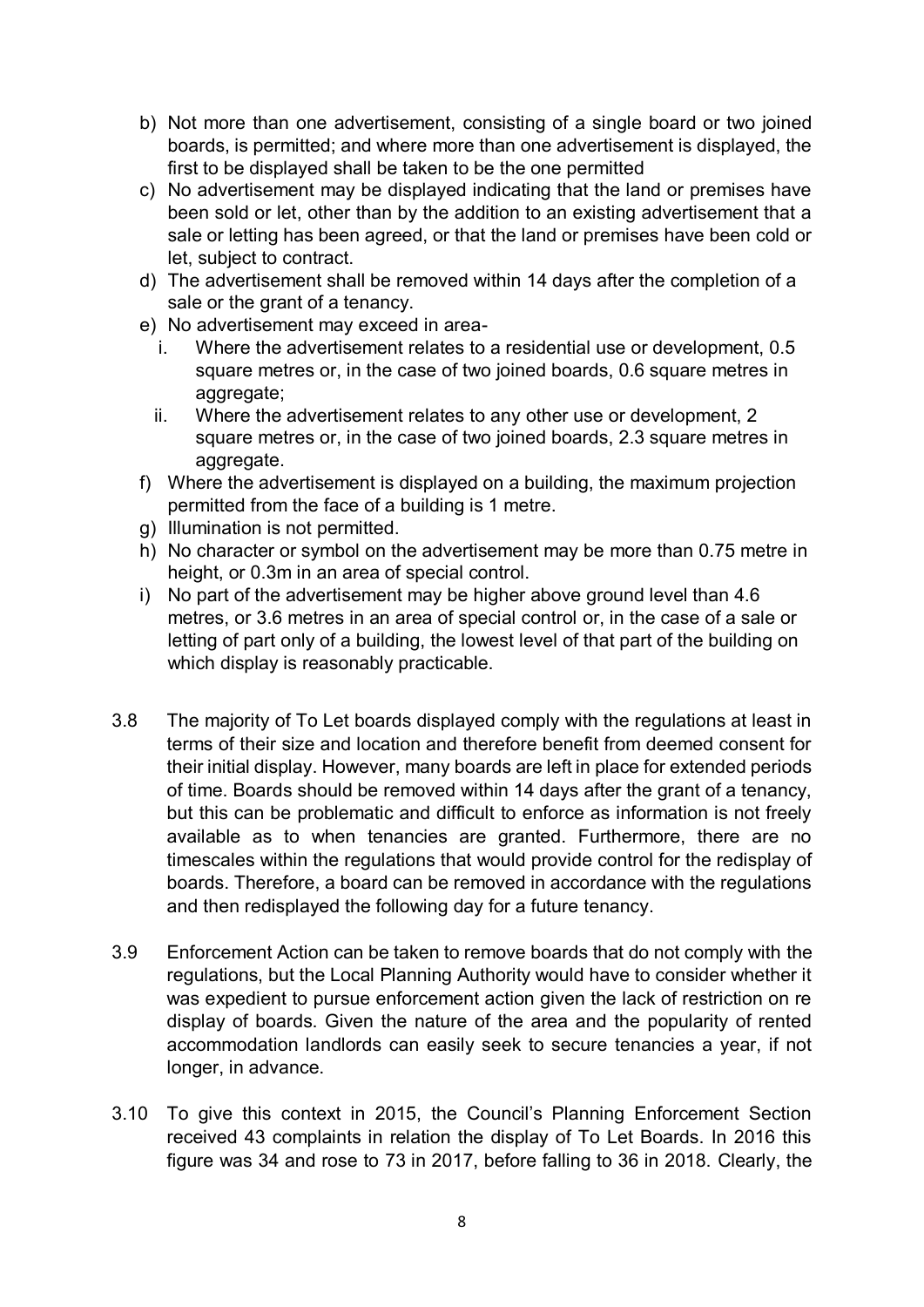Council has received a considerable volume of complaints in relation to To Let Boards in the last 3 years.

- 3.11 During the periods that officers have been monitoring the proliferation of To Let boards, marked attempts have been noted where agents have fragmented into new companies, or subsidiaries of other agencies and thus have effectively increased their capacity for the display of boards under the Voluntary Code.
- 3.12 With regard to the number of complaints received in 2018 it should be noted that the Council began to publicise its intention to make application for a Regulation 7 Direction during this time and during the preceding year, and that this appears to have translated to a reduction in the number of complaints received during 2018 as it is likely that residents understood that the Regulation 7 Direction would follow ultimately resolving the issue and as such were less likely to report complaints. It is also understood that residents have, over the years, began to understand the limitations of operating under a Voluntary Code and thus reduced the occurrences of complaints where there would be no enforcement recourse.

# <span id="page-8-0"></span>**4.0 COMMUNITY AND STAKEHOLDER CONSULTATION**

4.1 The Council has engaged with stakeholders and interested parties throughout the introduction of the voluntary code and application for Regulation 7 Direction. With regard to the latter it undertook a period of consultation in 2017 in which it sought to obtain views from relevant stakeholders. The agreed consultation approach presented three options upon which respondents were asked to comment. These being;

### Option 1 - Continue with the current Voluntary Code

There would be no changes to the way that letting agents and landlords use To Let boards and it would require them to voluntarily follow the code. There would be no ability to use formal enforcement action if boards are displayed in breach of the code.

Option 2 - Apply for a Regulation 7 with some restriction on Letting Boards We would allow the display of some boards but the number and time of display would be restricted. The details of the restrictions would need to be agreed but it would be likely that they would broadly follow the principles of the current Voluntary Code.

This option would allow some proportionate advertising and would enable formal enforcement control where boards were displayed in breach of the Regulation. It is likely that this option would prove difficult to enforce in terms of the number and times of display and whilst offering some improvements to the visual appearance of the city, it would still allow a significant number of boards at peak times of the year.

Option 3 - Apply for a Regulation 7 with a complete ban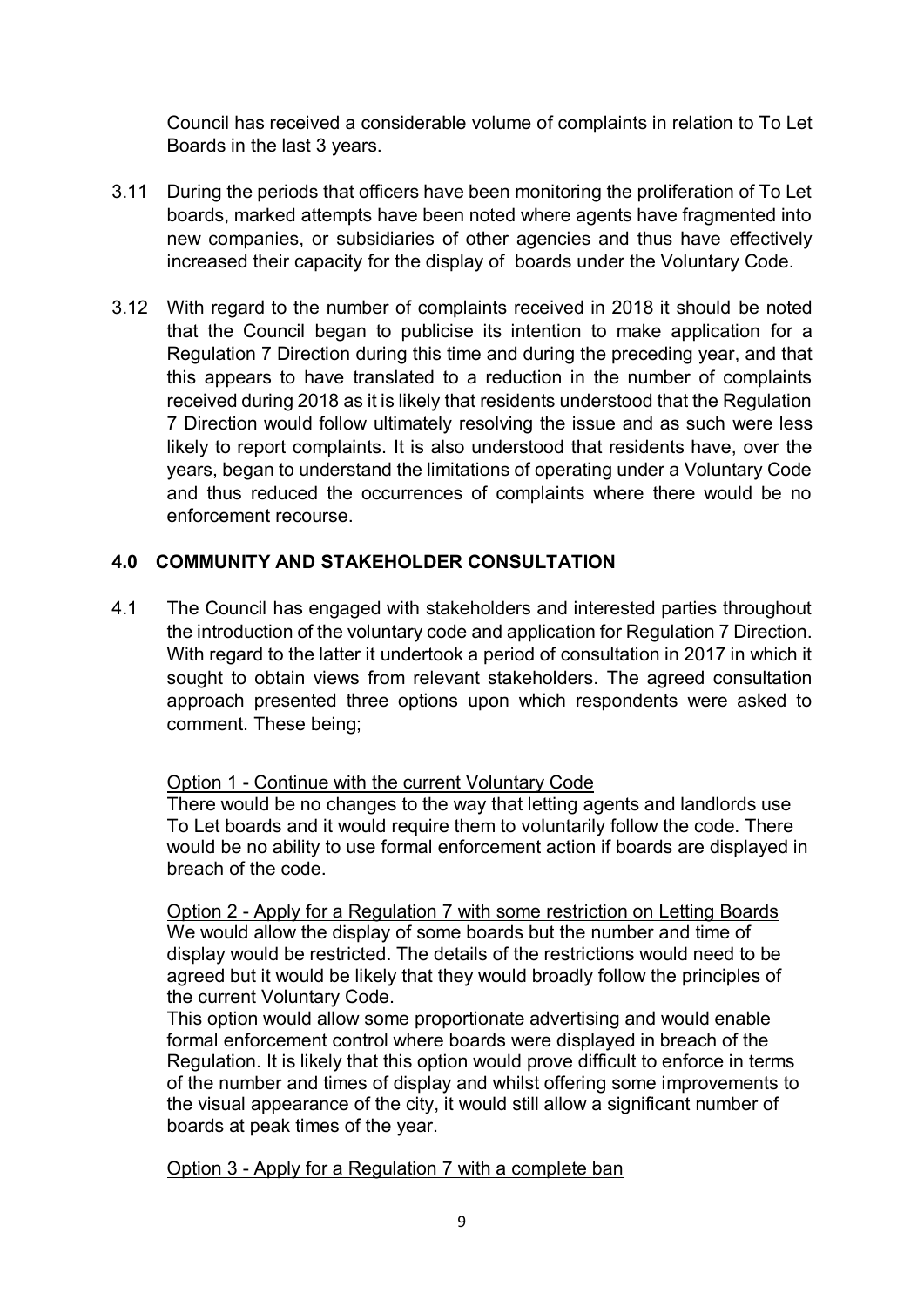We would not permit the display of any To Let board within the defined area, at any time, unless express consent was granted under an application made to the Council . Any unlawful display of To let Boards could result in formal enforcement proceedings. A complete ban would be relatively easy to enforce and would result in a consistent approach to all affected agents and landlords. Zero boards wold have the most positive impact on the character and appearance of the Historic City. There may be some knock on impacts in terms of ease of letting properties and landlords and agents may look to other forms of advertising (such as window advertisements?) that are excluded from control.

- 4.2 This took place between  $9<sup>th</sup>$  January 2017 and 17<sup>th</sup> February 2017 and included the following;
	- A drop in event with planning and enforcement officers at the Town Hall.
	- The issuing of a press release
	- Consultation advertised on the Council's website which included an online survey which allowed people to comment on the proposed options.
	- Direct mailing issued to key stakeholders including those listed in paragraph 2.3 of this statement.

A copy of the information sheet, questionnaire and Consultation results are included as **Appendix 6**.

4.3 In response the publicity and consultation a total of 104 responses were received and the key comments of all the responses received are summarised in the Table 1 below. The table also indicates the frequency in which each comment was mentioned within the responses.

Table 1.

| <b>Comments</b>                        | <b>Frequency</b> |
|----------------------------------------|------------------|
| The letting boards are visually        | 49               |
| harmful and detract from the historic  |                  |
| City, the Conservation Area and the    |                  |
| <b>World Heritage Site</b>             |                  |
| Letting boards are no longer required  | 37               |
| as modern technology (emails,          |                  |
| websites, internet etc) is likely the  |                  |
| preferred method of finding            |                  |
| accommodation                          |                  |
| Option 3 for the implementation of a   | 21               |
| Regulation 7 Direction and complete    |                  |
| ban of letting boards is the preferred |                  |
| option                                 |                  |
| The current voluntary code for the     | 18               |
| letting boards has not worked and      |                  |
| some estate agents and landlords       |                  |
| are ignoring the code                  |                  |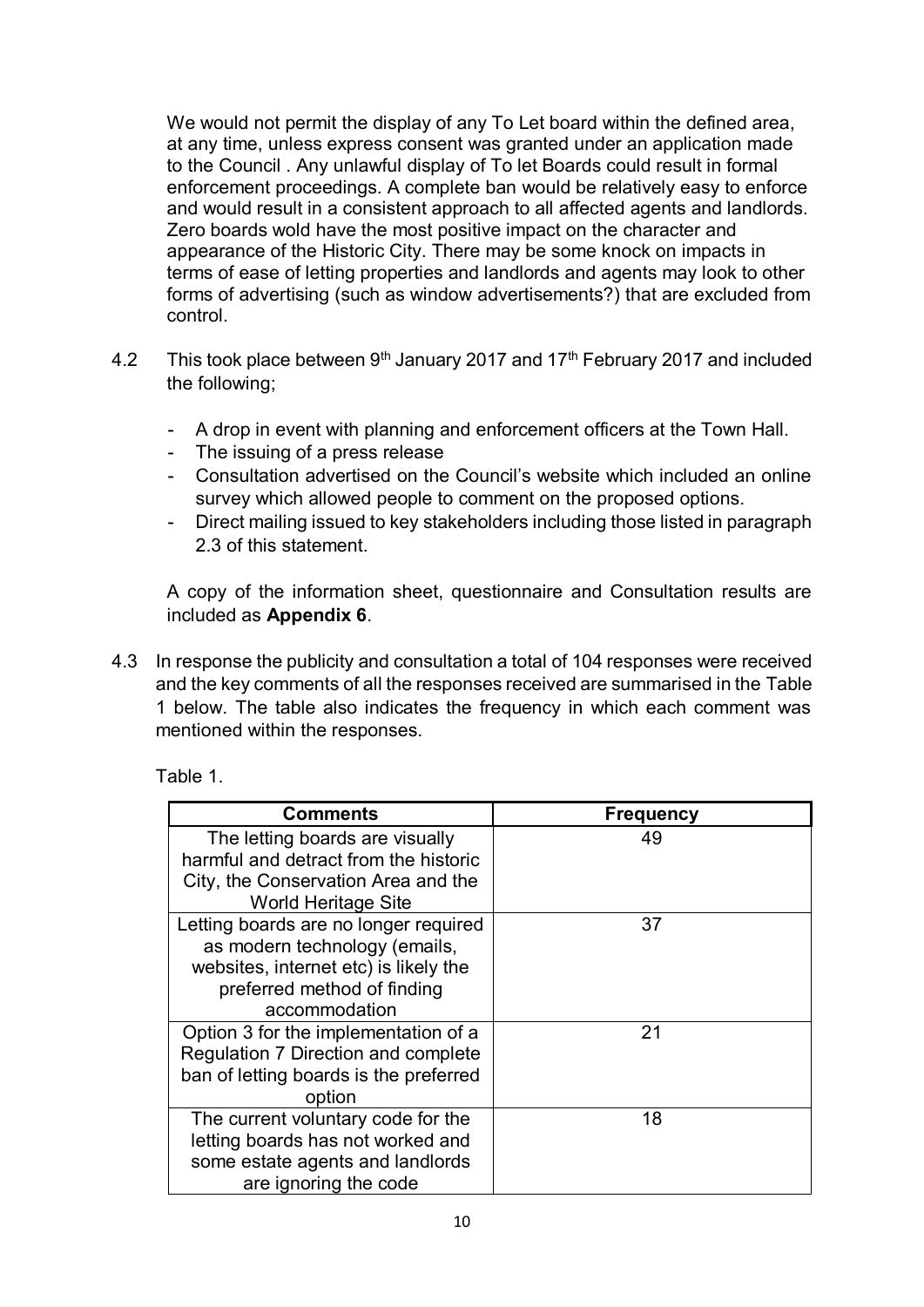| Requests that the Regulation 7<br>Order be extended to cover the area | 5              |
|-----------------------------------------------------------------------|----------------|
| of the existing Article 4 Direction                                   |                |
| which restricts conversions of C3                                     |                |
| dwelling house properties in to C4                                    |                |
| houses of multiple occupation                                         |                |
| Option 3 for the implementation of a                                  | 4              |
| Regulation 7 Direction and complete                                   |                |
| ban of letting boards is an                                           |                |
| unreasonable course of action                                         |                |
| It is noted that other local authorities                              | 3              |
| have taken similar action and                                         |                |
| introduced a Regulation 7 Direction                                   |                |
| Internal window letting boards is a                                   | $\overline{2}$ |
| better option than external boards                                    |                |
| Letting boards do not always relate                                   | 1              |
| to the property the board is attached                                 |                |
| to                                                                    |                |
| Some boards cause an obstruction                                      | 1              |
| on the footpaths                                                      |                |
| The letting boards do not create an                                   | 1              |
| adverse impact on the visual amenity                                  |                |
| of the area                                                           |                |
| Letting boards are considered to be                                   | 1              |
| a safety issue                                                        |                |
| Option 2 to continue with the current                                 | 1              |
| voluntary code is the preferred                                       |                |
| option                                                                |                |
|                                                                       |                |

- 4.4 Included with the above, comments were received from Durham City Councillors Freeman and Ormerod (**Appendix 7**). These Councillors stated they were in support of option 3 and the implementation of a Regulation 7 Direction. Support for this course of action has also been provided by the Member of Parliament for Durham City (**Appendix 8**)
- 4.5 Of those people who responded to the consultation questionnaire 90% considered To Let Boards to be a significant problem within the City with only 2% considering there to be no issue at all. 87% of those people who responded also considered option 3 (introduction of the Regulation & Direction) to be the preferred solution with only 3% considering that the continuation of the current Voluntary Code as being an effective solution.
- 4.6 The results of the consultation clearly shows strong support for the introduction of deemed consent and that this was have the greatest impact on the visual amenity of the area, including the WHS and Durham City Centre Conservation Area.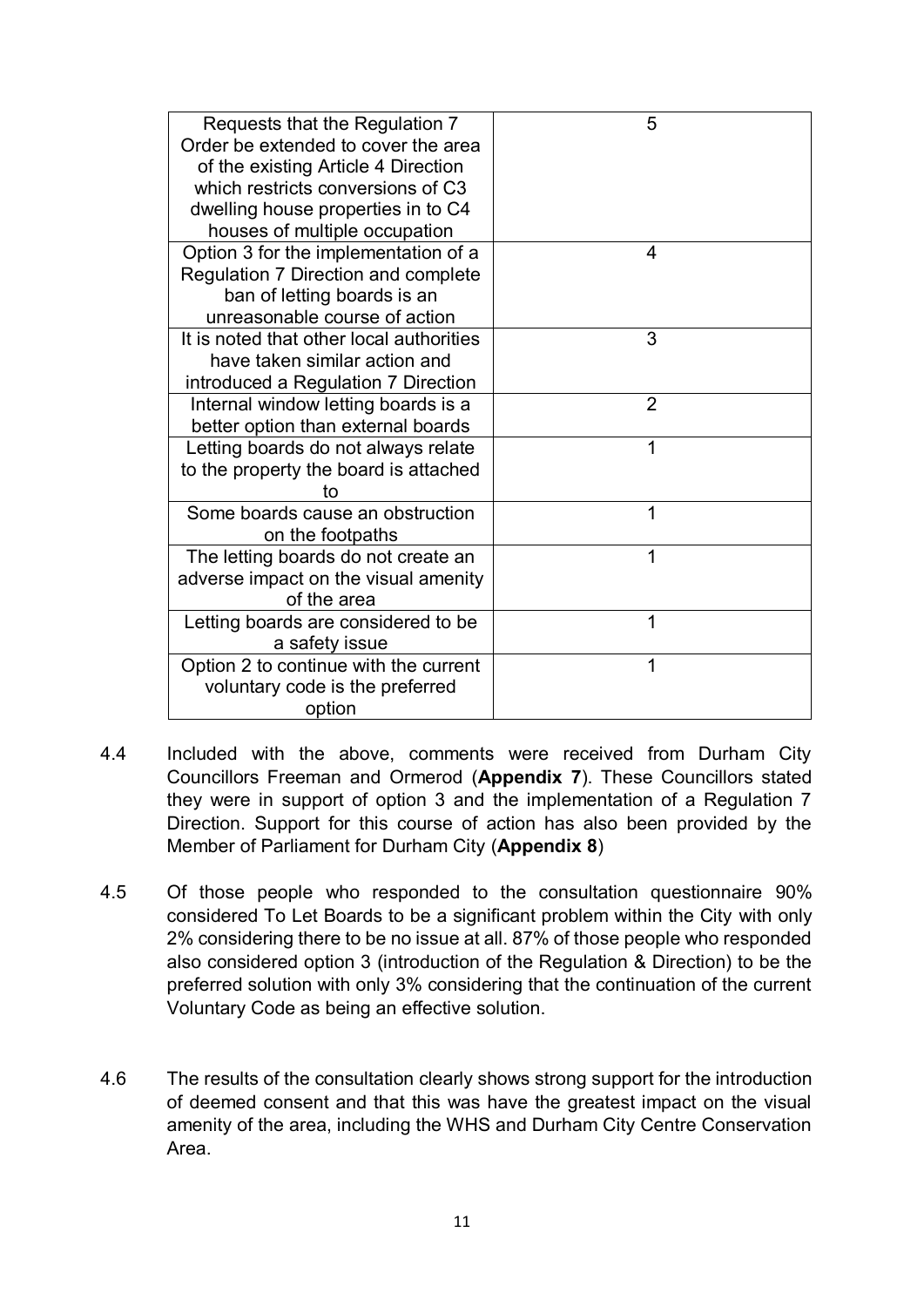- 4.7 The Council considered the consultation responses to the proposed Regulation 7 Direction at Cabinet on 7 February 2018. Cabinet formally resolved to seek a Direction from the Secretary of State that deemed consent for the display of To Let Boards shall not apply and consequently all To Let Boards will be affected and shall require express consent. A copy of the report and minutes are included as **Appendix 9**.
- 4.8 One letting agent did raise concerns that letting agents would simply put up For Sale Boards in place of To Let Boards (email attached at Appendix 2) and that everyone would know that the properties were not for sale but let, but there would be little that the Council could do in response, citing the example of Loughbrough Council, suggesting that a prohibition should include all boards as it does in Westminster as a consequence.
- 4.9 Whilst the concerns raised are noted, at present it remains the case that the evidence collected by the Council identifies only the proliferation of To Let Boards as being an issue within the City Centre which causes harm to visual amenity and the special character and setting of the Conservation Area. Should it be the case that the use of For Sale Boards becomes prevalent in the manner suggested, then the Council could review the parameters of the Direction or seek the making of a second Direction to include other forms of advertisement should this occur. Any pre-emptive measures in this context are not considered by the Council to be appropriate at this time.
- 4.10 Whilst the overall response from letting agents has been relatively limited with only 9% of respondents identifying as a Landlord or Letting Agent consideration has been given to the impact on local economy and business, specifically the impact to Landlords and Letting Agents themselves.
- 4.11 The submission of the application to the Secretary of State for a Regulation 7 Direction has been the subject of a Public Consultation exercise. Whilst representations may have been sent direct to the secretary of Sttate, some representations were sent into the LPA (and forwarded on), these can be summarised as:
- 4.12 1 letter of support which went on to suggest the application did not go far enough in that full prohibition of ALL boards was necessary to prevent a subsequent abuse of 'For Sale' boards.
- 4.13 This issue was considered when originally considering the scope of the proposal but it was our conclusion that there was insufficient evidence that 'For Sale' boards presented a problem at present. It was considered that if the sought Regulation 7 Direction is granted and subsequenelty For Sale boards become an issue, it would be appropriate to seek further restraint at that point.
- 4.14 The consultation also resulted in a single objection which considered that actually there were very few boards on display and the restrictions would create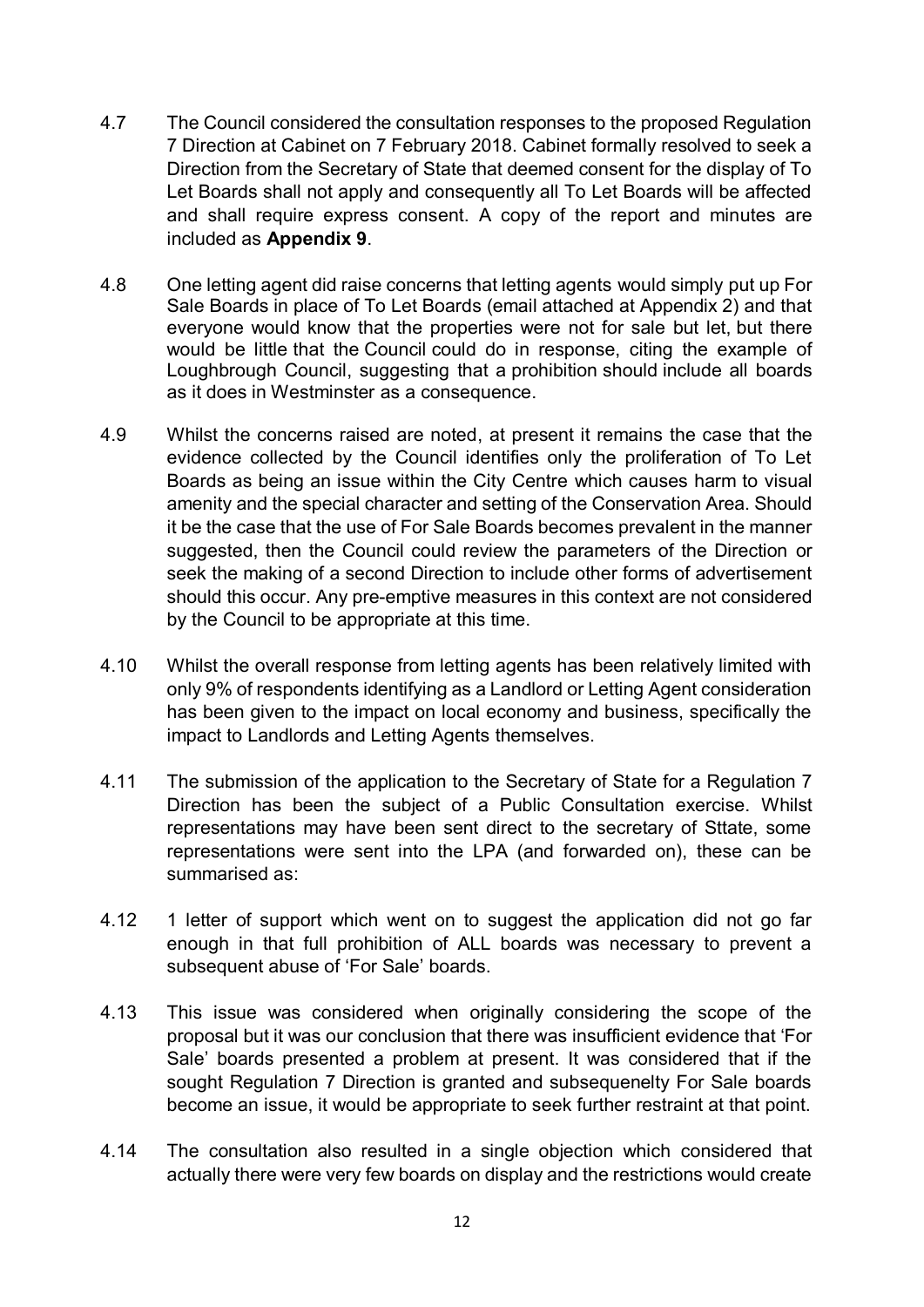a disadvantage for individual landlords. The objection went on to reference other forms of advertising eg parking signs and adverts on vehicles.

- 4.15 It should be noted that the 3 week observations referred to in the objection were carried out around July 2018. The LPA accept that the display of To let boards is a very seasonal activity and as identified elsewhere in our Statement, the most significant display take place through the Months of October, November and December once the students have returned to the City following the Summer. Whilst the Students are absent during the Summer there is a notable absence of boards.
- 4.16 It is not considered that there would be a significant disadvantage to individual landlords. The other mediums for advertising accommodations are freely available, in particular online advertising. It is noted that Rightmove is restricted to estate agents or lettings agents, however other resources such as Sturents [\(www.sturents.com\)](http://www.sturents.com/) Gumtree [\(www.gumtree.com\)](http://www.gumtree.com/) [Student.com](http://Student.com) [\(www.student.com\)](http://www.student.com/) to name a few, offer no such restrictions.
- 4.17 Issues around other forms of advertising are not a matter for consideration in relation to the Regulation 7 Direction as requested.
- 4.18 A further representation was received which neither supported nor objected to the proposal. This criticised the Councils approach to other forms of advertising.

### <span id="page-12-0"></span>**5.0 AREA OF PROPOSED CONTROL**

The area of proposed control covers an area of the city where the greatest number of rented properties are concentrated and therefore where the issue with To Let Boards is most prominent. It is estimated that there are around 350 HMOs that fall under mandatory HMO licensing and that there are an additional 1,200-

1,400 two-storey or smaller HMOs in Durham City. In Durham City, HMOs are overwhelmingly occupied by students.

- 5.2 As already noted after consultation with those stakeholders listed in paragraph 1.3 of this statement a Voluntary Code for the display of To Let Boards was introduced in 2011 and subsequently extended to follow that of the Durham (City Centre) Conservation Area which was originally designated in 1968 and subsequently extended in 1980 and includes Durham Cathedral which is a World Heritage Site.
- 5.3 The area identified in the Direction hosts high concentrations of private rented properties towards the centre of the city set within predominantly terraced streets but also includes areas of former local authority housing across the north eastern part of the city at Gilesgate. Whilst the area services key rental market sectors, such as professional, local housing allowance and also students, it is largely dominated by the student housing market.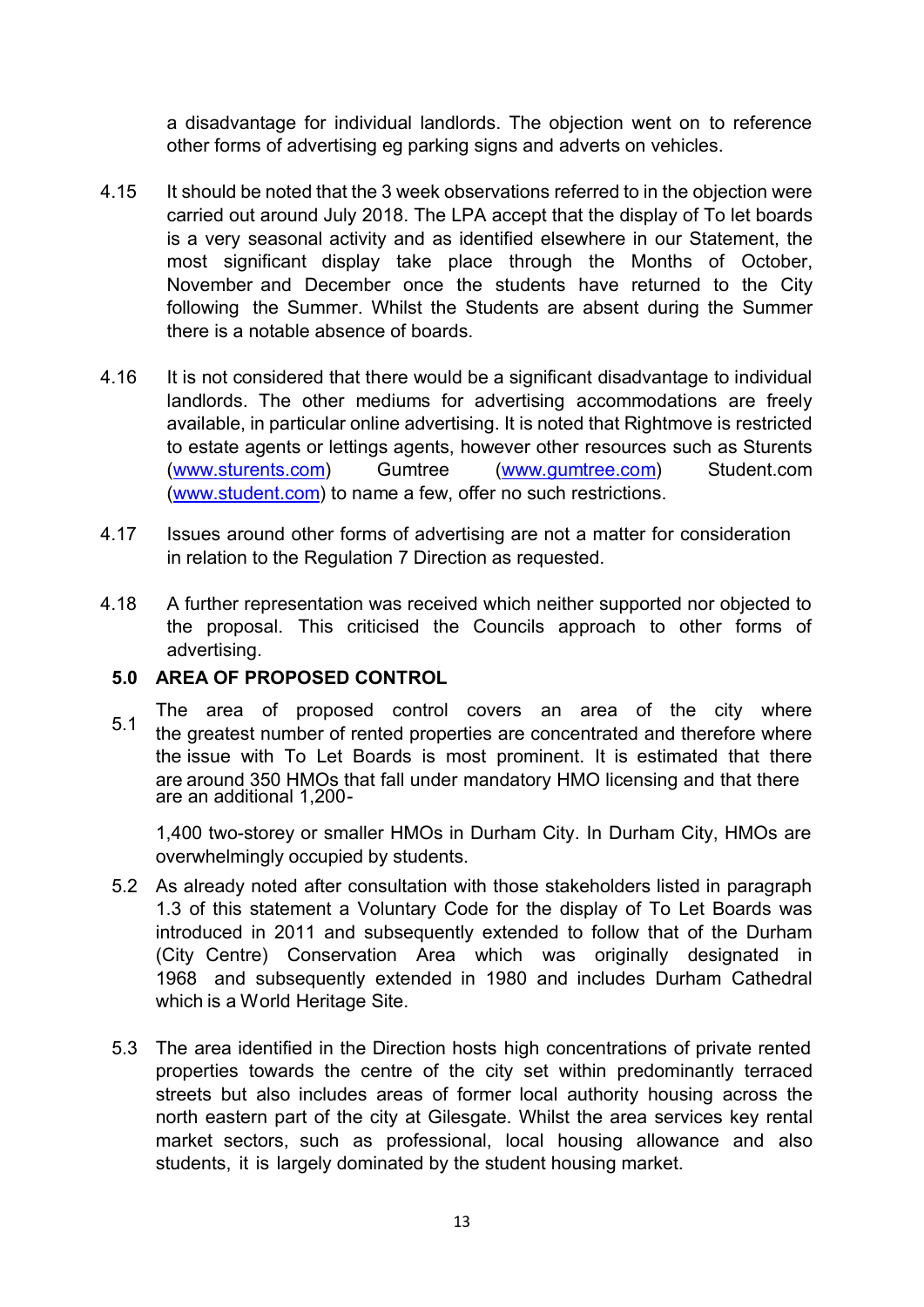5.4 The area also hosts a number of Listed Buildings across a range of designations include Grade I and II\* structures which make a positive contribution to the special character of the conservation area.

# **Council's case for the Direction**

# <span id="page-13-0"></span>**6.0 ADVERSE VISUAL IMPACT OF TO LET BOARDS ON THE PROPOSED AREA**

- 6.1 The following section outlines the assessment of the impact To Let Boards are having on the visual impact of the proposed control area taking into account the consideration under paragraph 132 of the NPPF. The assessment included two basic surveys of To Let Boards in November 2018 which recorded photographic evidence of the location and positioning of To Let Boards. During this period of monitoring, shortly after the Voluntary Code took effect for the 18/19 season a total number of 325 boards were on display. Photographic evidence of boards during this period and the corresponding period in 2015 is included at **Appendix 5.**
- 6.2 The NPPF requires the local planning authority to demonstrate that the direction would improve visual amenity of the area. This is fundamental to the determination as to whether the removal of deemed consent is justified and the level of impact that the new control will have on the areas. As detailed in section 4 of this Statement the consultation clearly shows that stakeholders believe To Let Boards have a negative impact on the visual amenity of the proposed area. The introduction of a Regulation 7 Direction can be considered against the key objectives of the NPPF as follows:
	- *An economic objective – to help build a strong, responsive and competitive economy:* The impact of the Direction is not considered to have any significant detrimental impact upon the local economy or businesses and it is noted that it has received support from some letting agents as evidenced in the consultation responses attached at Appendix 2.
	- *An social objective – to support strong, vibrant and healthy communities, by ensuring that a sufficient number and range of homes can be provided to meet the needs of present and future generations.* The Direction would not unacceptably restrict the publicity of the availability of the units offered for let and the considerable shift away from more traditional methods of letting properties is widely accepted such as the use of online advertisement in particular.
	- *An environmental objective – to contribute to protecting and enhancing our natural, built and historic environment.* The over proliferation of To Let Boards within a locality can adversely affect the visual amenity of specific neighbourhoods and whole swathes of city centre areas. In this case that area identified which would be subject of the Direction is also a Conservation Area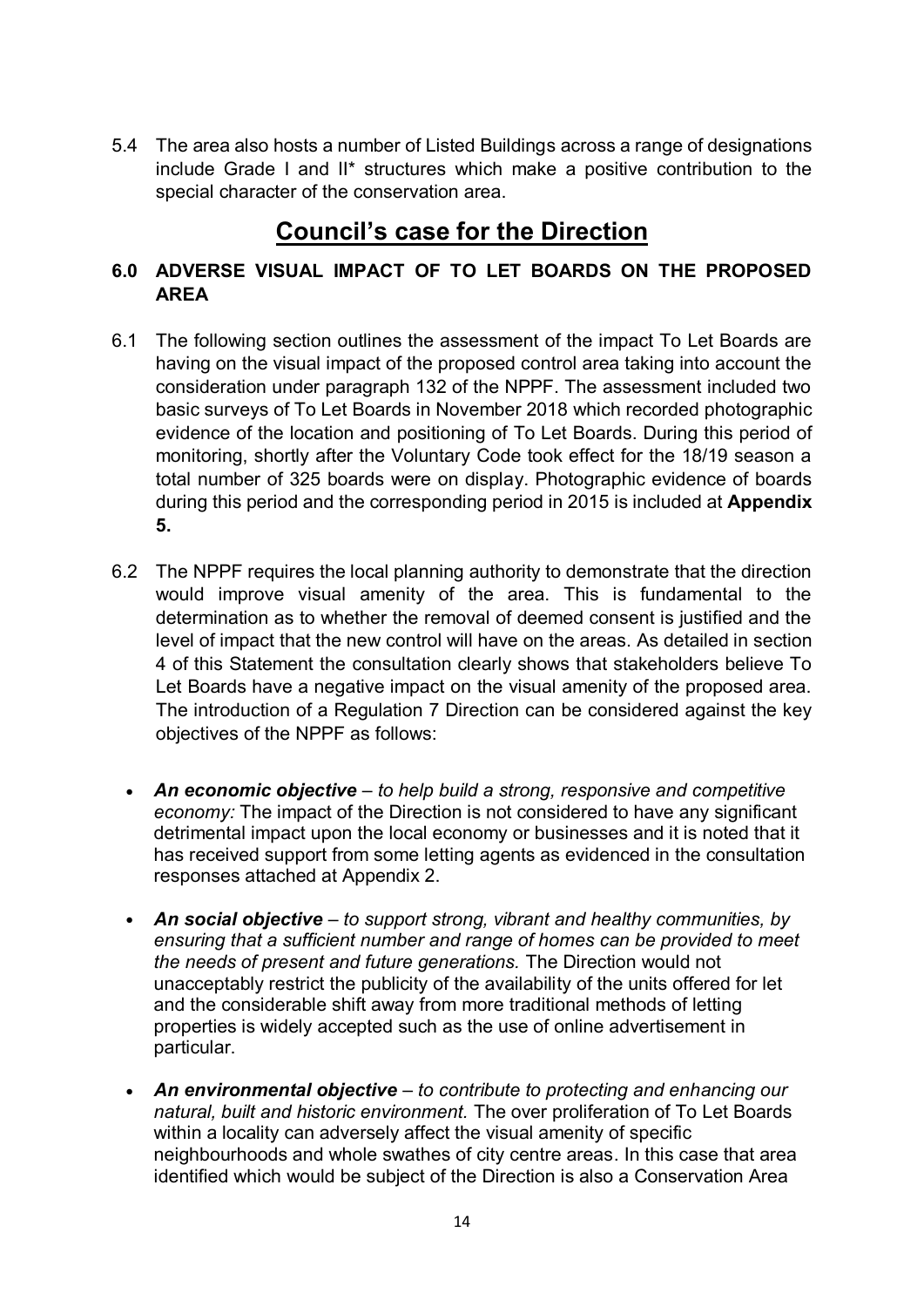and, in part, a UNESCO World Heritage Site (WHS). The introduction of the Direction would preserve the special historic character of both the WHS and Durham City Centre Conservation Area.

- 6.3 In accordance with Paragraph 124 of the NPPF The removal of a large number and concentrations of To Let Boards will improve the visual amenity of the area and the surrounding Conservation Area and the setting of those Listed Buildings situated within it. The area will be better for local people, improving the overall quality of the area without impacting on the function of the housing market. It will also improve the streetscapes within Durham City Conservation Area creating a more attractive place to live, work and visit and contribute positively towards making Durham City a better place for people.
- 6.4Paragraph 132 of the NPPF has been taken into account in the application for the Regulation 7 Direction and it is considered that the requirement for all To Let Boards to require express consent in the identified area would be unambiguous, effective and efficient to enforce, being introduced as a result of the failure of the previous voluntary code to control the cumulative visual impact To Let Boards
- 6.5The impact that current excessive levels of letting boards have on the visual amenity within certain areas of the Durham City area is considered to be significant. Letting boards are generally large, protrude outwards from the front face of the walls into the street, and are instantly noticeable being prominently displayed on principal elevations, where they have an adverse visual impact. They are regularly attached to facades of listed buildings and non-designated heritage asset where they visual detract from their historic and architectural qualities. There are also instances where single historic properties host more than one letting board which is particularly unpleasing aesthetically. In wider terms where there are large numbers of letting boards on display in close proximity they have a particular detrimental impact on the general visual amenity of the area, and the quality, character and appearance of historic street scenes, that by default impacts negatively on Durham City Centre Conservation Area.
- 6.6 These issues are acknowledged in the Councils adopted conservation area character appraisal where there is an identified threat to historic streetscenes resulting from the cluttering of elevations. The collective extent of visual clutter can cause significant visual intrusion, interrupt important views, and be very harmful to the overall character and quality of the locale. One of the reoccurring themes of the objectives of the management proposals within the appraisal throughout the different character areas of the CA are to seek the removal of building and streetscape clutter, particularly unnecessary repetitive elements, and to promote sensitive siting of new additions via the planning process and through a coordinated approach.
- 6.7As already stated the removal of a large number and concentrations of To Let Boards is considered to improve the visual amenity of the area and would be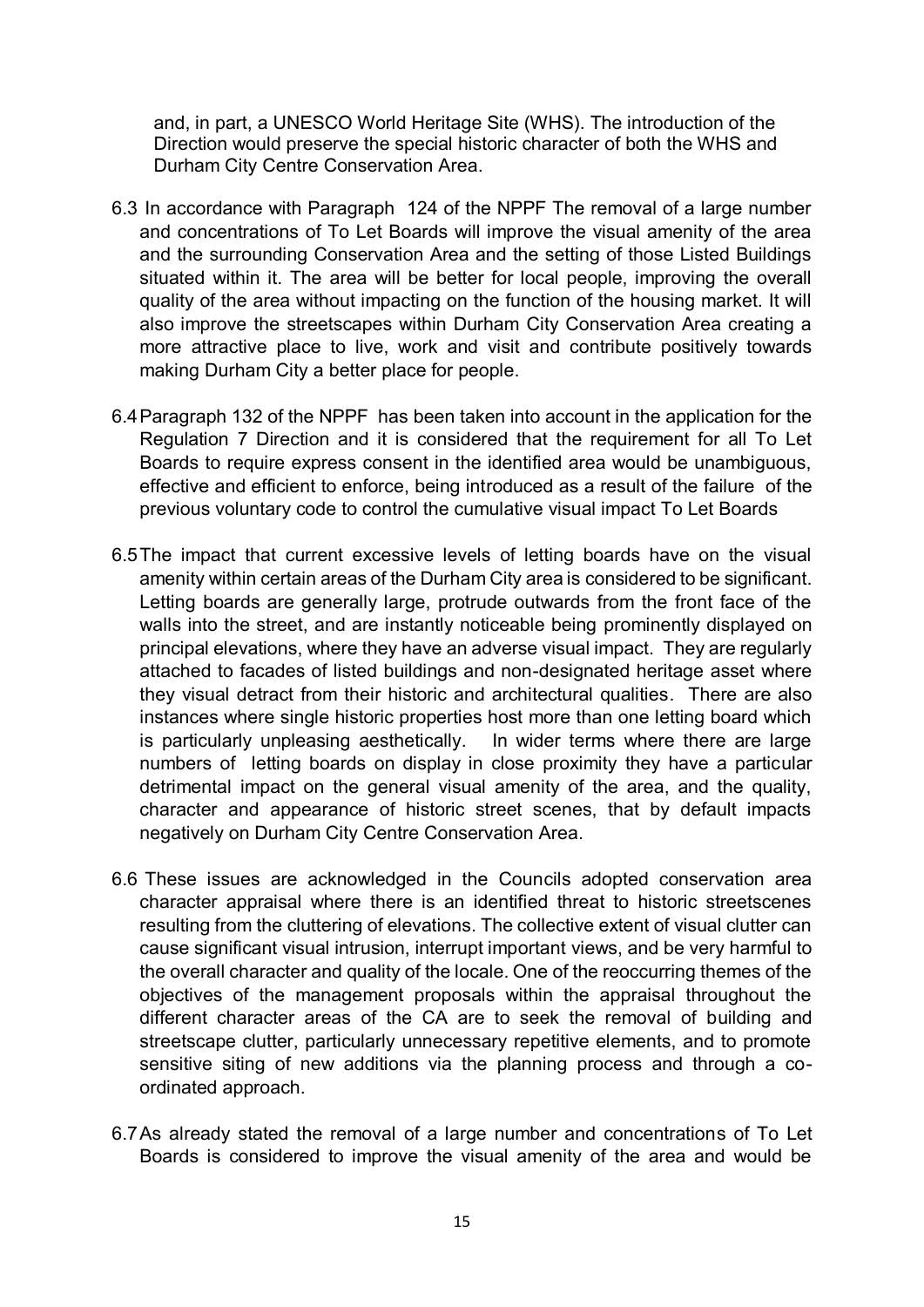considered to preserve or even enhance the setting of the Conservation Area in compliance with policies E6 and E22 of the City of Durham Local Plan.

# <span id="page-15-0"></span>**7.0 CONCLUSION**

- 7.1 The evidence collected by Officers shows that the over proliferation of To Let Boards within the city centre has, despite steps taken by the Council such as the introduction of the Voluntary Code, continued to have a detrimental impact upon the visual amenity of the area and the special character of the Durham City Conservation Area. The high number of boards located in concentrated areas, predominantly within long straight streets with little or no street furniture or greenery to break up sightlines, results in the boards being a prominent and dominating feature. The removal of To Let boards would clearly improve the visual amenity of the area and also result in enhancement to the Character or Appearance of the Conservation Area.
- 7.2 The proposed Regulation 7 Direction to remove deemed consent for the display of To Let boards, and therefore bring them into the scope of requiring express consent, would be efficient, effective and simple to operate. Residents, Landlords, Lettings Agents and other interested parties would have a clear understanding of the Regulations and as a result breaches would be easier to identify and enforcement would be quicker and simpler to progress. The removal of advertisements in breach of the Regulations would build confidence in the community and consequently it is believed would result in an increase in the reporting of breaches. In addition, where offences are dealt with effectively and efficiently it is considered that there would be increased compliance from agents and landlords. It is not envisaged that the LPA would be likely to receive high numbers of applications for Advertisement Consent for the Display of To Let Boards given that there are a range of alternative means of publicity which have come to the fore such as internet based advertisements.
- 7.3 The Council has worked with Stakeholders in attempts to tackle the impact of high numbers of To Let boards in the geographically constrained area of Durham City with the introduction of a Voluntary Code which has been in operation continuously since 2011. Unfortunately, the action taken to resolve the concerns through voluntary means has had limited impact and the view is that the only viable option available to the LPA is the introduction of a Regulation 7 Direction.
- 7.4 Stakeholders have been involved in the development of the existing voluntary controls and also consulted on the options for how To Let Boards are controlled in the future. In particular, Local Councillors, the Member of Parliament for Durham City and Durham City Trust raised serious concerns during this process that the unchecked proliferation of To Let Boards across the City was having an adverse and detrimental impact upon visual amenity and continued